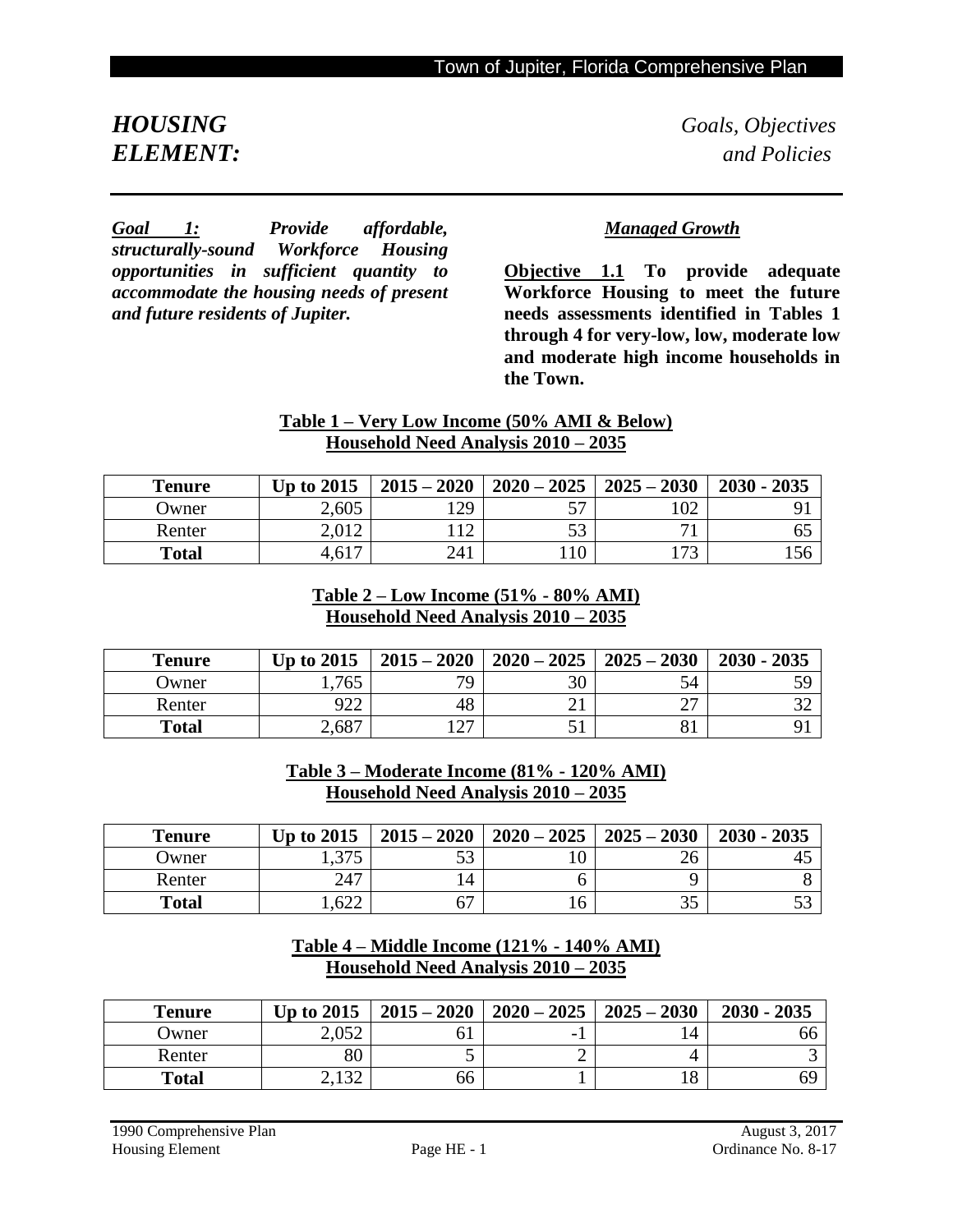Data Source: 2014 Florida Housing Data Clearinghouse (FHDC) at the Shimberg Center. The FHDA was founded in 2000 to provide public access to data on Florida's housing needs and supply, subsidized rental housing, and housing demographics.

The most recent and accurate population projections categorize income levels slightly differently from the Town's Workforce Housing Program (WHP) and therefore differs slightly from the WHP areas of need. The lowest income category reflects all need up to 50% of AMI.

**Policy 1.1.1** The location of future housing shall be guided through the Town's adopted Future Land Use Map and extension of public services.

**Policy 1.1.2** Participate with Palm Beach County and other county municipalities to form a Housing Finance Authority which will utilize State "affordable housing" assistance loans and grants.

**Policy 1.1.3** The Town strongly supports and encourages the infill, redevelopment and/or rehabilitation of existing residential homes and areas as a means to maintain and increase the Workforce Housing stock, including providing housing for essential workers. Further, the Town supports the concept of encouraging Workforce Housing through the use of auxiliary dwelling unit, patio, zero Z-lot line homes and the development of mixed use projects.

Policy 1.1.4 Review ordinances, codes, regulations and the permitting process for the purpose of eliminating excessive requirements, and amending or adding other requirements in order to increase private sector participation in meeting housing needs, while continuing to insure the health, welfare and safety of the residents.

**Policy 1.1.5** The Town shall coordinate with public-private partnerships, private non-profit housing agencies, for-profit developers, lenders, Community Land Trusts (CLTs) and other housing agencies to assist in providing Workforce Housing

located east of the Beeline Highway and north of PGA Boulevard.

**Policy 1.1.6** The Town shall encourage the development of auxiliary dwelling units (ADU's) associated with a principal dwelling unit in order to reduce the Workforce Housing unit deficit.

**Policy 1.1.7** Provide opportunities for increased density for the development of Workforce Housing in proximity to transit.

## *Affordable Housing Implementation Programs*

**Objective 1.2 To develop new funding sources and development strategies to aid in expanding the Town's Workforce Housing stock through design of creative impact fees and density criteria.** 

**Policy 1.2.1** The following definitions and standards for Workforce Housing and income categories shall be used by the Town in its Workforce Housing programs:

"WORKFORCE FOR-SALE HOUSING" means housing for which monthly mortgage payments, including taxes, insurance, and utilities, do not exceed 30 percent of the West Palm Beach-Boca Raton MSA median income as measured by the U.S. Bureau of the Census and updated annually by the U.S. Department of Housing and Urban Development. Other affordable/workforce housing definitions that are prescribed by affordable housing programs administered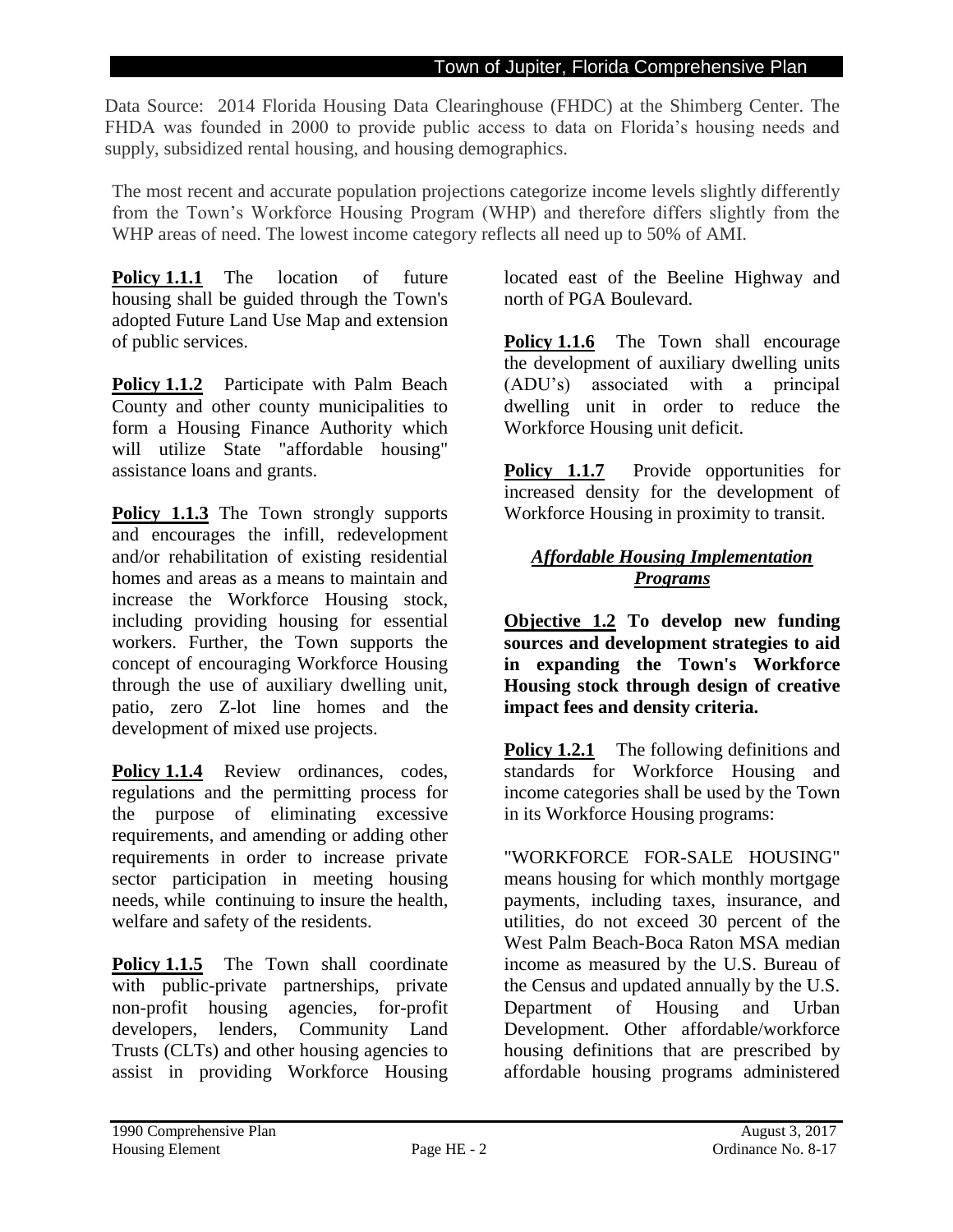by Federal or State agencies may be used if such programs are implemented by the Town to provide workforce housing.

- a) "LOW INCOME" means an income falling between 61 and 80 percent of the median income.
- b) "MODERATE LOW INCOME" means an income falling between 81 and 100 percent of the median income.
- c) "MODERATE HIGH INCOME" means an income falling between 101 and 120 percent of the median income.
- d) "MIDDLE INCOME" means an income falling between 121 and 140 percent of the median income.

"WORKFORCE RENTAL HOUSING" means housing for which monthly rents, and payments for utility services do not exceed 30 percent of the West Palm Beach-Boca Raton MSA median income "LOW INCOME" and "MODERATE LOW INCOME" listed in this policy.

"AFFORDABLE HOUSING" means housing for which monthly rents or monthly mortgage payments, including taxes, insurance, and utilities, that does not exceed 30 percent of the West Palm Beach-Boca Raton MSA very low income level (falling below 61 percent of the median income) as measured by the U.S. Bureau of the Census and updated annually by the U.S. Department of Housing and Urban Development.

**Policy 1.2.2** The Town will assist in the coordination, outreach, education and information dissemination to residents, eligible households, and developers about Federal, State, County or local housing programs, subsidies, grants, or funds.

Policy 1.2.3 Support Countywide efforts to establish a "Workforce Housing Task Force" to assess the needs of the very low,

low and moderate income housing needs which results in the development of a "fair share" distribution formula countywide. At a minimum, the Task Force should be represented by elected officials, builders, and housing authorities.

**Policy 1.2.4** Recommend and support that all Palm Beach County housing authorities join together and fund a position of housing assistance officer. This person would maintain a central locator file of available housing. Access to the information is available to all housing authorities.

**Policy 1.2.5** The Town, as a U.S. Department of Housing and Urban Development Entitlement Community, shall continue to participate in the Community Development Block Grant (CDBG) program to secure funding for projects in the Town.

Policy 1.2.6 (Reserved. Portions of this policy have been incorporated into Policy 1.2.11)

## **Policy 1.2.7** (Reserved)

**Policy 1.2.8** By December 2015, the Town shall consider establishing a linkage fee to apply to the net gross floor area increase of non-residential development, as part of the Workforce Housing Program. If adopted, the Town will reevaluate the linkage fee as part of the Evaluation and Appraisal Report process.

**Policy 1.2.9** The Town's Workforce Housing Program requires that residential dwelling units designated as "Workforce Housing" shall meet the following criteria:

a) Workforce units shall be provided in perpetuity for for-sale units and 30 years for rental units;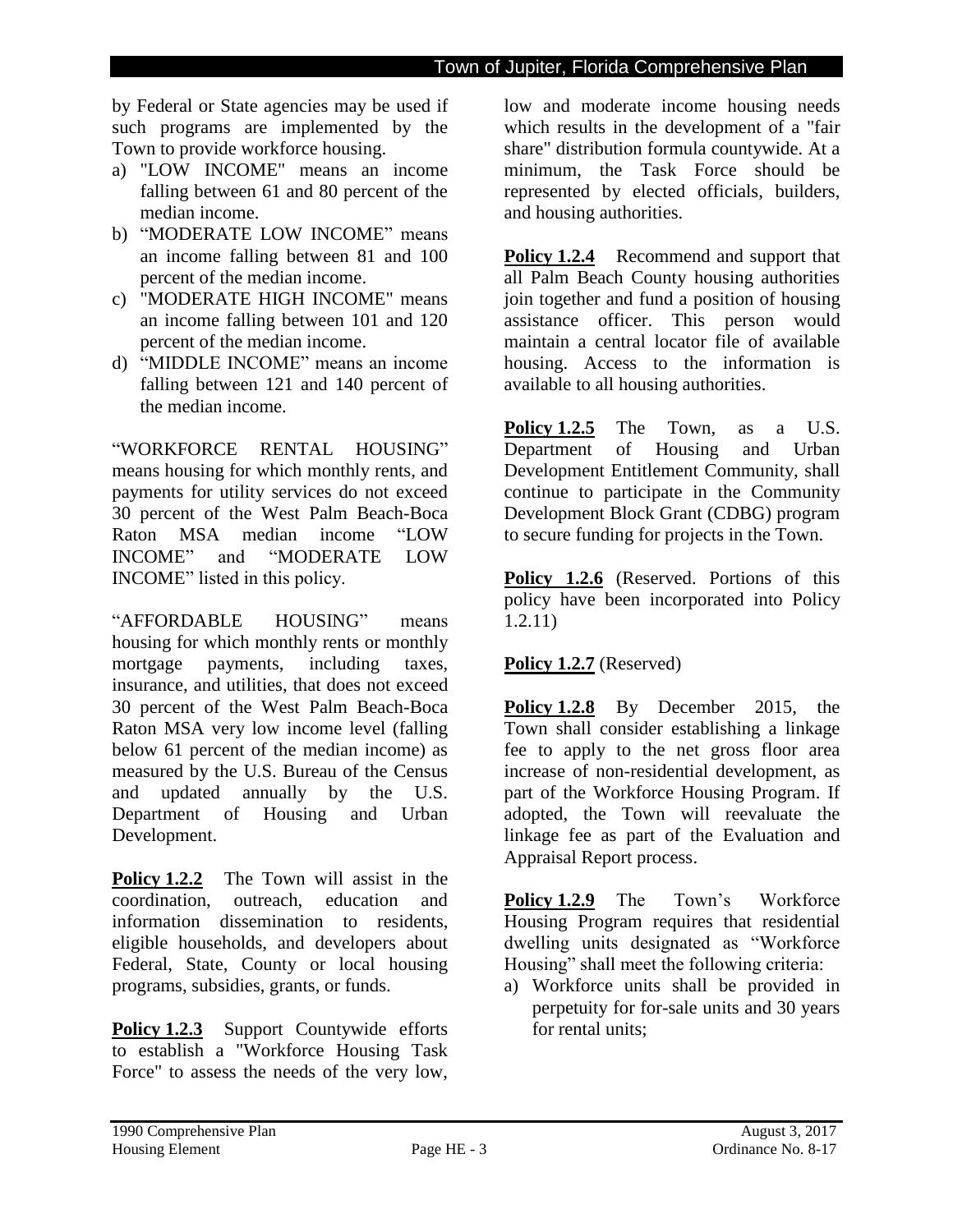- b) Workforce units shall be designed to be compatible with the overall development and adjacent properties;
- c) Workforce units are encouraged to be integrated within the development, and shall be designed in a way that promotes a mixture of dwelling unit types and income level;
- d) Workforce units may be allowed in any land use category which permits residential uses;
- e) The sale of for-sale Workforce units may be in accordance with the community land trust land lease, assuring an ongoing supply of workforce housing.

**Policy 1.2.10** The Town's mandatory Workforce Housing Program requires new residential developments and redevelopment of existing developments, that will have a minimum of ten permitted residential dwelling units, to provide a minimum of 6% of the total units for low, moderate low, moderate high and middle income households for developments that require no land use change. Developments comprised solely of Workforce Housing units shall not be required to provide any additional Workforce Housing units. For those developments that the Town changes the land use to increase development rights, the percentage of Workforce Housing units required associated with the increased development rights will be 12%. The 6% and 12% requirements shall not apply to any additional density which is subject to a greater percentage per Policy 1.2.11. In lieu of developing the required total number of Workforce Housing units on-site, a developer may donate land which is restricted to the development of Workforce Housing, provide Workforce Housing units off-site, or make a payment to the Town's affordable and Workforce Housing Trust Fund as detailed in the Workforce Housing Program land development regulations. The

off-site Workforce Housing units shall be constructed either within the Town, or within an unincorporated enclave located within the Town's Future Annexation Area (east of I-95). Residential developments granted density bonus units, based on Policy 1.2.11, are not eligible to pay an in lieu fee, build off-site Workforce Housing units or donate land in lieu of developing required associated Workforce Housing units. Density bonus units granted as part of another program in the Town are eligible to pay an in lieu fee, build off-site workforce housing units or donate land in lieu of developing workforce housing units.

**Policy 1.2.11** The Town hereby establishes incentives to encourage the development of Workforce Housing:

- a) Density bonus incentives:
	- 1) A density bonus of 30 percent of the base density in all residential land use categories provided 40 percent of the density bonus units are developed as Workforce Housing units.
	- 2) A density bonus greater than 30 percent and up to 100 percent of the base density may be granted to development, and redevelopment with a residential component, which includes one or more of the following additional criteria, as further detailed in the Workforce Housing Program land development regulations:
		- a. At least 50 percent of bonus units are Workforce Housing units;
		- b. Located on land use designations with a maximum density of at least 6 units per acre;
		- c. Located within ½ mile of a funded (contained in a 5-year capital improvement plan) or developed Tri-Rail station;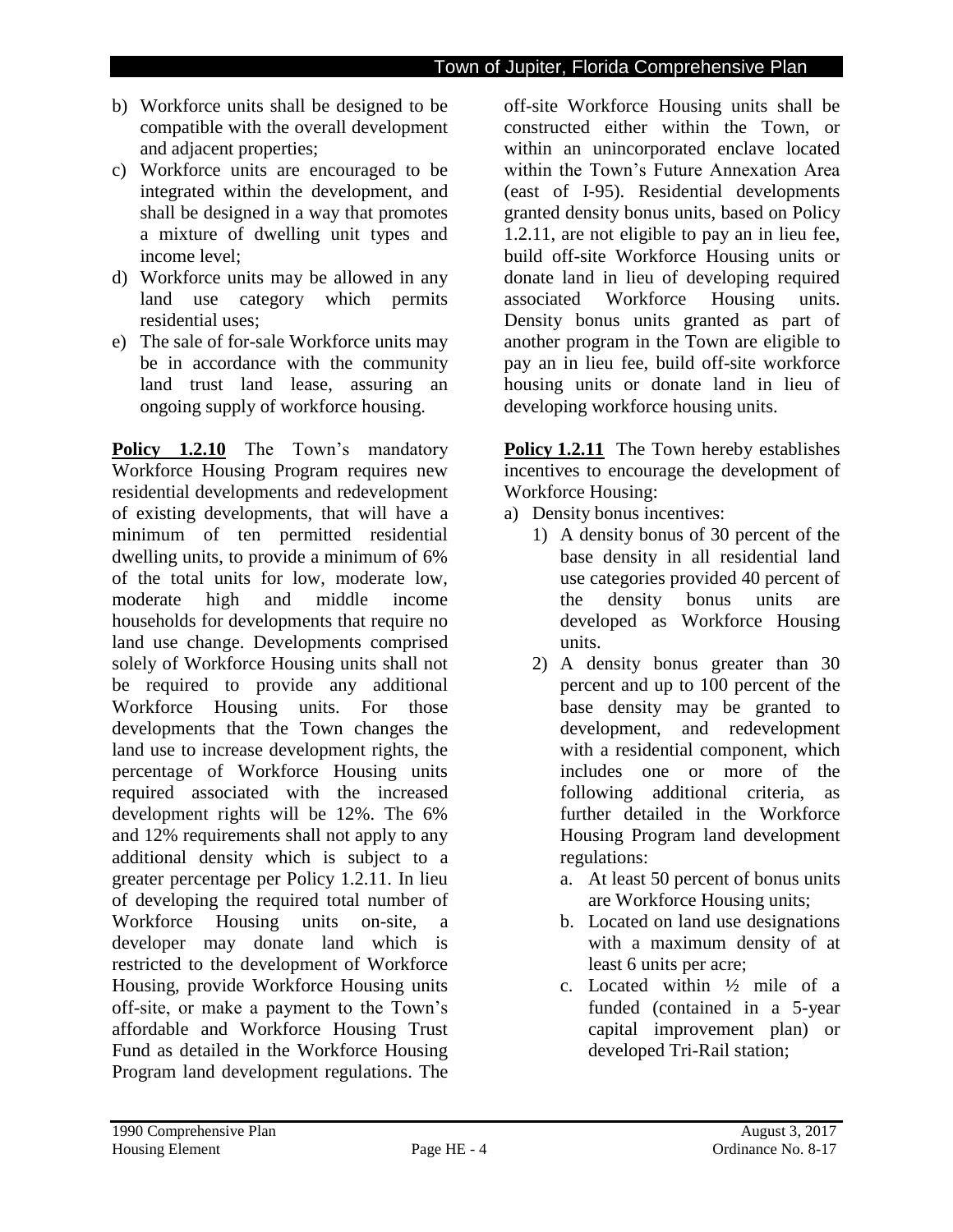- d. Located in an appropriate Redevelopment Overlay Area.
- b) Density bonus incentives for development of additional Workforce Housing units for low-income households - The density bonus for low income household housing units may be up to 65 percent of the maximum allowable density based on criteria further detailed in the Workforce Housing Program land development regulations, together with additional density from the transfer of development rights, up to a maximum gross density of 15 dwelling units per acre.
- c) Prior to the granting of a density bonus associated with the redevelopment of existing residential units, the benefit of the number and affordability of the proposed workforce housing units shall be compared to the number, housing condition and affordability of the existing units, the Town Council shall determine that there is a net benefit to the Town and surrounding development.
- d) Traffic concurrency incentive: When determining Town Traffic Performance Standards on Town-maintained roads, the level of service standard permitted for all Workforce Housing units on affected roadway segments and intersections shall be up to 15% above the adopted LOS volumes on those segments and intersections. Any project seeking to utilize this Workforce Housing traffic concurrency exception, which significantly impacts any State Strategic Intermodal System (SIS), shall be required to address its impacts on the SIS facilities as may be required by applicable State law in effect at the time of the development order application.
- e) Expedited permitting: Any developer proposing Workforce Housing shall be entitled to expedited permitting.

## **Policy 1.2.12** (Reserved)

**Policy 1.2.13** Developments may utilize the density bonuses in Policy 1.2.11 to obtain a gross residential density for a development up to a maximum of 15 dwelling units per acre. Master planned transit oriented developments, which include workforce housing and are within a radius of one-half mile from a funded Tri-Rail station**,** may be granted density bonuses which increases the total density up to a maximum of 15 dwelling units per acre.

**Policy 1.2.14** The Town shall maintain, and amend as necessary, establish land development regulations to preserve the affordability of dwelling units developed through the Workforce Housing Program. The workforce housing units shall be made available only to income-eligible households. The household income levels to be targeted will include a combination of low, moderate low, moderate high and middle income households as defined in Policy 1.2.1.

Policy 1.2.15 The Town shall provide education awareness programs to inform the public about the need for affordable and workforce housing in the Town.

## *Special Housing Needs*

**Objective 1.3 To provide adequate sites and public services and facilities within identified infill and redevelopment areas to accommodate the need for low, moderate low, moderate high and middle income households, manufactured homes, group homes, and assisted living facilities within the Town, as specified by criteria in the adopted Land Development Regulations and relevant state statutes.** 

**Policy 1.3.1** The Town shall continue to maintain non-discriminatory standards and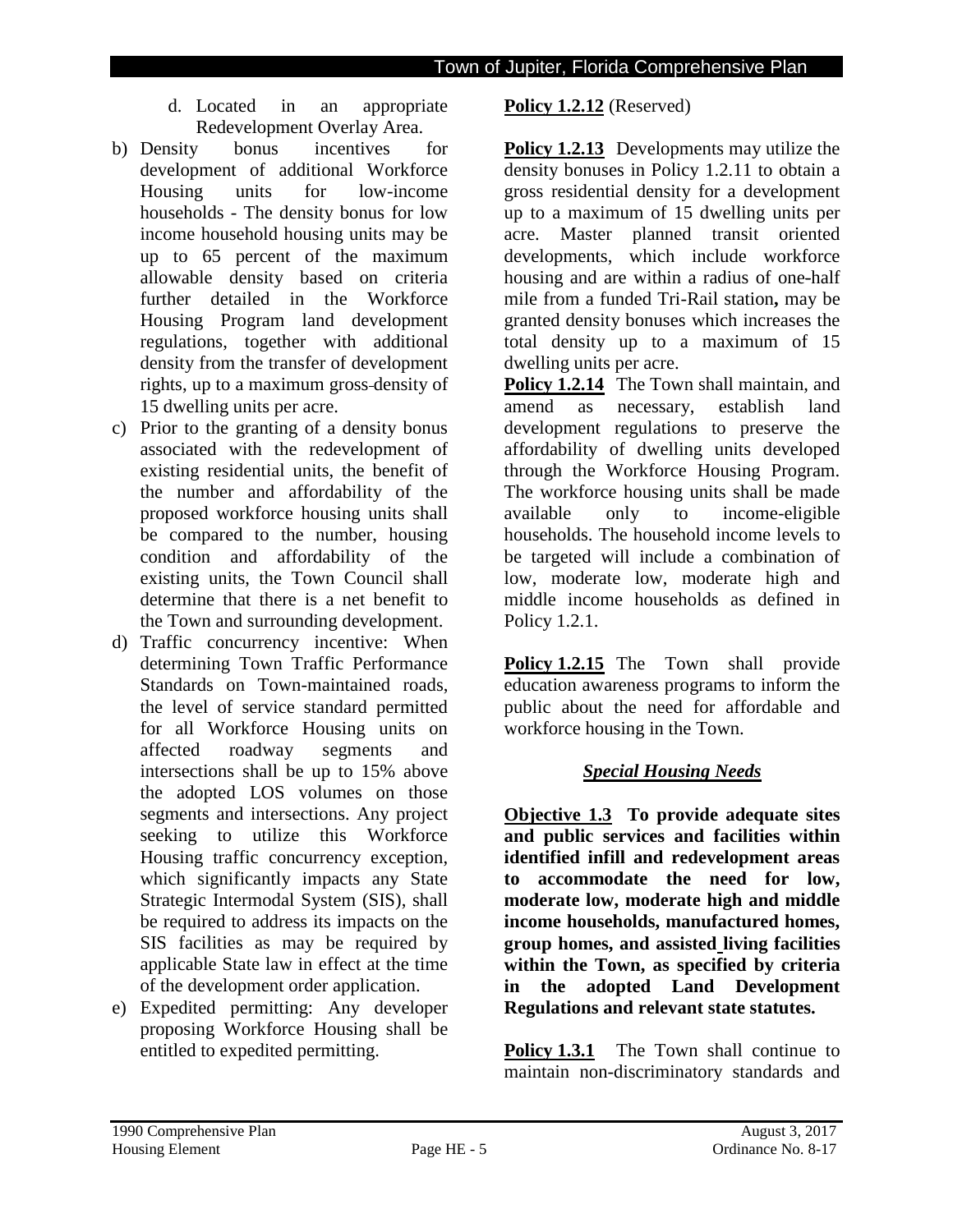criteria addressing the location of group homes and foster care facilities. For the purposes of the Comprehensive Plan, group homes and foster care home facilities are defined in Section 393.063, Florida Statutes, Definitions.

**Policy 1.3.2** The Town shall provide for the integration of care facilities, group and foster homes, retirement communities which house the physically handicapped or elderly citizens into residential areas so long as the residential character and intensity is not changed or heightened.

**Policy 1.3.3** The Town shall continue to permit assisted living facilities in residential areas so long as the facility is compatible to the surrounding residential neighborhood in terms of character and intensity of use.

Policy 1.3.4 Workforce Housing for low, moderate low, moderate high and middle income households should be made available in redevelopment projects and/or, in proximity to employment opportunities, and necessary public services to the maximum extent consistent with other Town policies.

**Policy 1.3.5** The Town should, where appropriate, amend the zoning code to enable the development of group homes, congregate housing and foster care facilities in locations near community, medical and social services.

**Policy 1.3.6** The development of residential communities for the elderly not in proximity to necessary services shall include as part of the development a range of elderly care services deemed acceptable by the Town Council.

**Policy 1.3.7** The Town building code should allow for and ensure that all housing

design and construction for handicapped and elderly persons provide barrier free access and mobility.

**Policy 1.3.8** The Town shall continue to include criteria for the location of housing for low income households, mobile home placement, and households with special needs. These criteria shall consider existing Town ordinances and appropriate state statutes.

**Policy 1.3.9** The Town shall identify adequate infill and redevelopment sites to provide opportunities for Workforce Housing units within one-half mile or less of funded (contained in a 5-year capital improvement plan) or developed Tri-Rail stations within the Town's municipal boundaries.

# *Structural Condition*

**Objective 1.4 The structural condition of the Town's housing stock will be maintained and where necessary improved to provide safe, sanitary housing opportunities for all residents.**

**Policy 1.4.1** Increase code enforcement activities, through regular annual inspections of the housing stock in neighborhoods where code violations are more prevalent, and institute special concentrated code enforcement activities where warranted.

**Policy 1.4.2** The Town shall continue to upgrade or replace deteriorated or insufficient infrastructure and housing through an active capital improvements, demolition and rehabilitation programs. Utilizing redevelopment districts in order to achieve improvements needed will be considered in the Town's financial assessment of how the improvements will be paid for.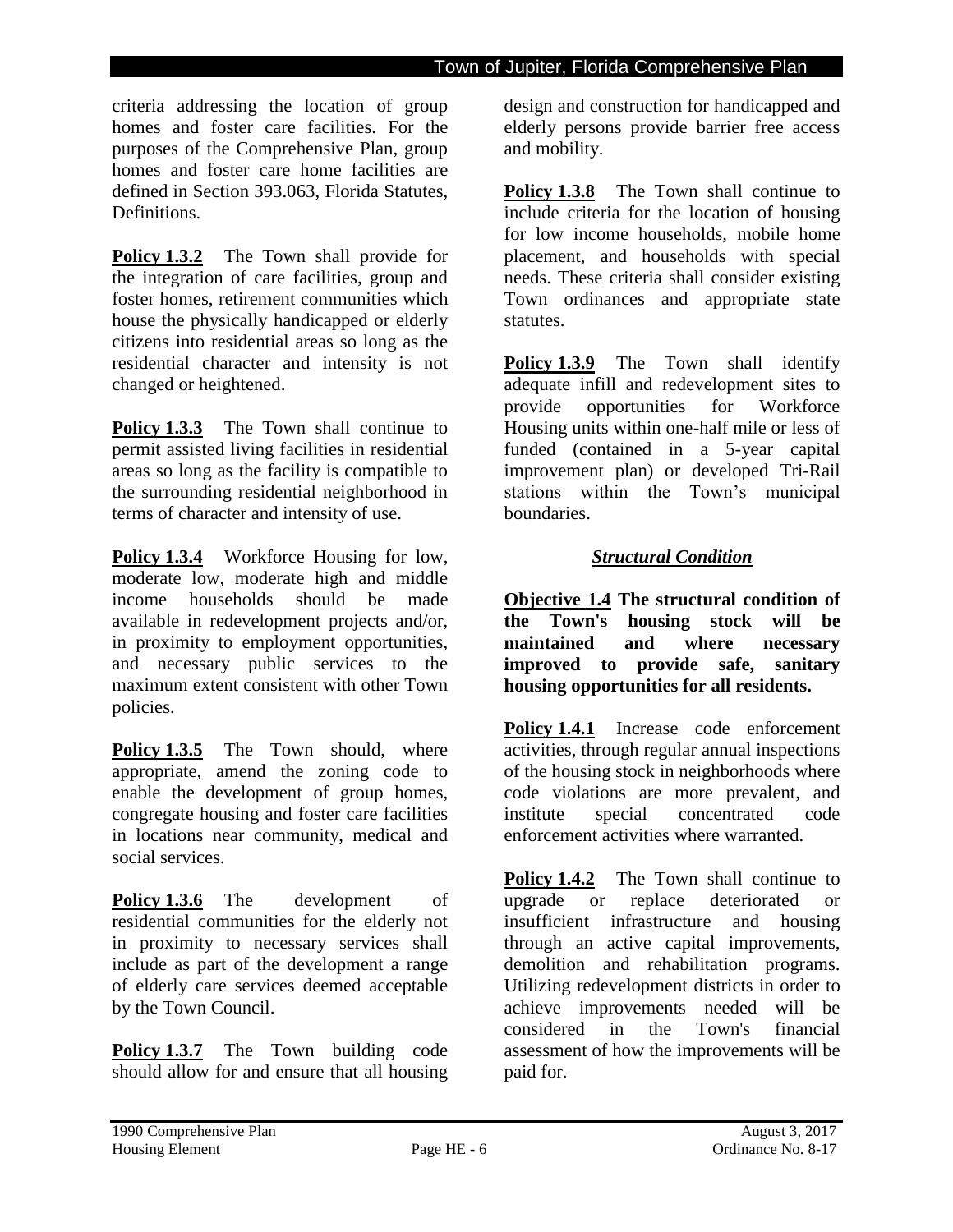Policy 1.4.3 The Town should sponsor and encourage neighborhood improvement and beautification programs to improve the condition of houses and quality of neighborhood life.

Policy 1.4.4 Permit on a demonstration basis, mixed-use and other innovative reuses of the existing housing stock which will result in the removal of substandard housing units.

#### *Demolition, Relocation, and Replacement*

**Objective 1.5 To provide for the relocation of residents or replacement of affordable and Workforce Housing units, which are part of a federal, state or Town approved housing assistance program, lost to demolition or redevelopment activities, the Town shall adhere to the following in addition to appropriate federal and state requirements and guidelines.** 

**Policy 1.5.1** For redevelopment projects, prior to the demolition or replacement of existing approved affordable and Workforce Housing units pursuant to Objective 1.5, which meets minimum housing standards in the Town Code and currently serves affordable and workforce housing income occupants, provisions shall be made by the developer for alternative housing opportunities in proximity to employment and necessary public services.

Policy 1.5.2 Properties containing Townrequired Workforce Housing units, which are proposed to be redeveloped, shall meet Workforce Housing requirements pertaining to their existing development order and any Workforce Housing regulations in effect at the time of application submittal.

## *Preservation of Neighborhoods*

**Objective 1.6 To provide for the protection of the neighborhood character in the community and preserve historically significant structures.**

**Policy 1.6.1** Residential neighborhoods adjacent to areas zoned for commercial activities should be protected by a vegetated, open space buffer to prevent encroachment of the activity and its by-products, (e.g., noise, fumes, etc.) into the neighborhood.

Policy 1.6.2 The Town shall assist and cooperate with efforts to inventory, designate, and preserve buildings, sites, districts and other resources of historic significance in Jupiter. To this end, the Town shall assist in the efforts of the Loxahatchee River Historical Society or other historic societies. The Town shall maintain its Historic and Archaeological Preservation Ordinance.

**Policy 1.6.3** The Town shall cooperate with the Loxahatchee River Historical Society or other local historic preservation societies to assist property owners in applying for and utilizing state and federal assistance programs.

**Policy 1.6.4** Through the implementation of the historic resources ordinance the Town will safeguard the Town's unique history and heritage, foster civic pride and respect for the accomplishments of the past, and protect and enhance the Town's attraction to visitors.

**Policy 1.6.5** The Town shall recognize the value of strong and stable neighborhoods by encouraging neighborhood identity and promoting neighborhood enhancement projects.